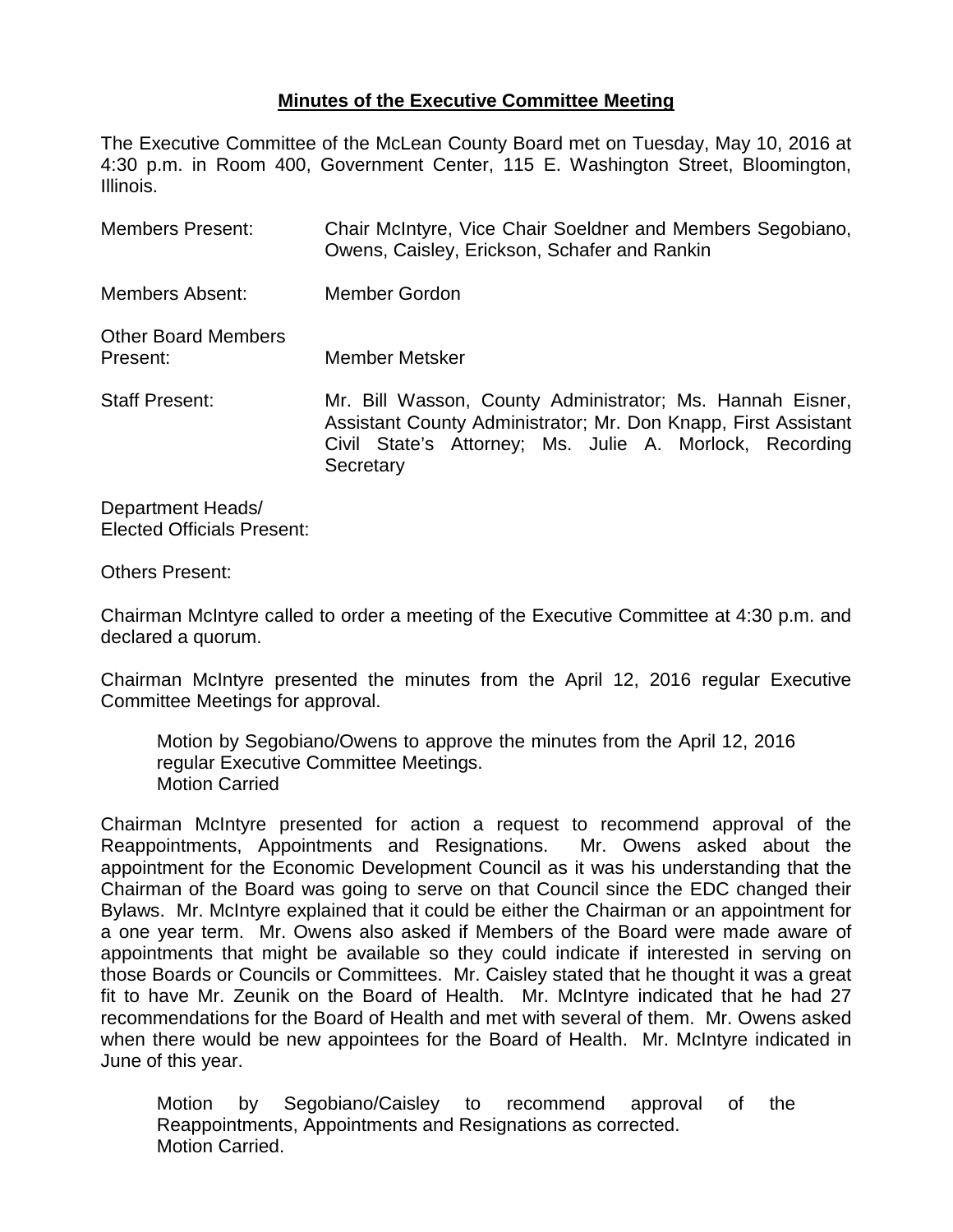Executive Committee Minutes May 10, 2016 Page **2** of **6**

Chairman McIntyre presented for action a request to approve an Ordinance of the McLean County Board Setting Salaries of the Members of the McLean County Board through the County Administrator's office.

Motion by Soeldner/Segobiano to recommend approval of an Ordinance of the McLean County Board Setting Salaries of the Members of the McLean County Board through the County Administrator's office. Motion Carried. Member Owens voted against the Ordinance

Chairman McIntyre presented for action a request to approve of an Ordinance of the McLean County Board establishing the annual salary of the Circuit Clerk, Coroner and Auditor through the County Administrator's Office. Mr. Owens stated each time this comes before the Committee, the timing is such that we have a good idea who will be going into the positions. He stated that we ask Department Heads to hire new people at a lower salary based experience, yet elected officials may come in with no experience or very little experience and still get the same salary or more as their predecessor. He wanted to know why that was the case. Mr. Caisley stated the law says we have to set the salaries before they are elected or re-elected into office. Mr. Rankin indicated that it could become an issue if the salaries were set after a person was elected into the office where someone would have to determine the experience they had and what that would be worth. Mr. Segobiano indicated that he would support the request for a 2.0% raise but also asked that this also be done for the staff this year instead of the usual 1.5%. Mr. Erickson stated that these issues are important and the entire County Board should vote on it and that his vote in support today was merely to say that the entire County Board should vote on it and was not a reflection of how he would vote next Tuesday.

Motion by Caisley/Rankin to recommend approval of an Ordinance of the McLean County Board establishing the annual salary of the Circuit Clerk, Coroner and Auditor through the County Administrator's Office. Motion Carried. Member Owens voted against the Ordinance

Mr. Benjamin Owens, Chairman of the Finance Committee presented for action a request to approve an Emergency Appropriation amending the McLean County Fiscal Year 2016 Combined Annual Appropriation and Budget Ordinance for Animal Control General Fund 0001, Animal Control Department for an FTE position.

Motion by Owens/Segobiano to recommend approval of an Emergency Appropriation amending the McLean County Fiscal Year 2016 Combined Annual Appropriation and Budget Ordinance for Animal Control General Fund 0001, Department 0032. (FTE) – Animal Control. Motion Carried.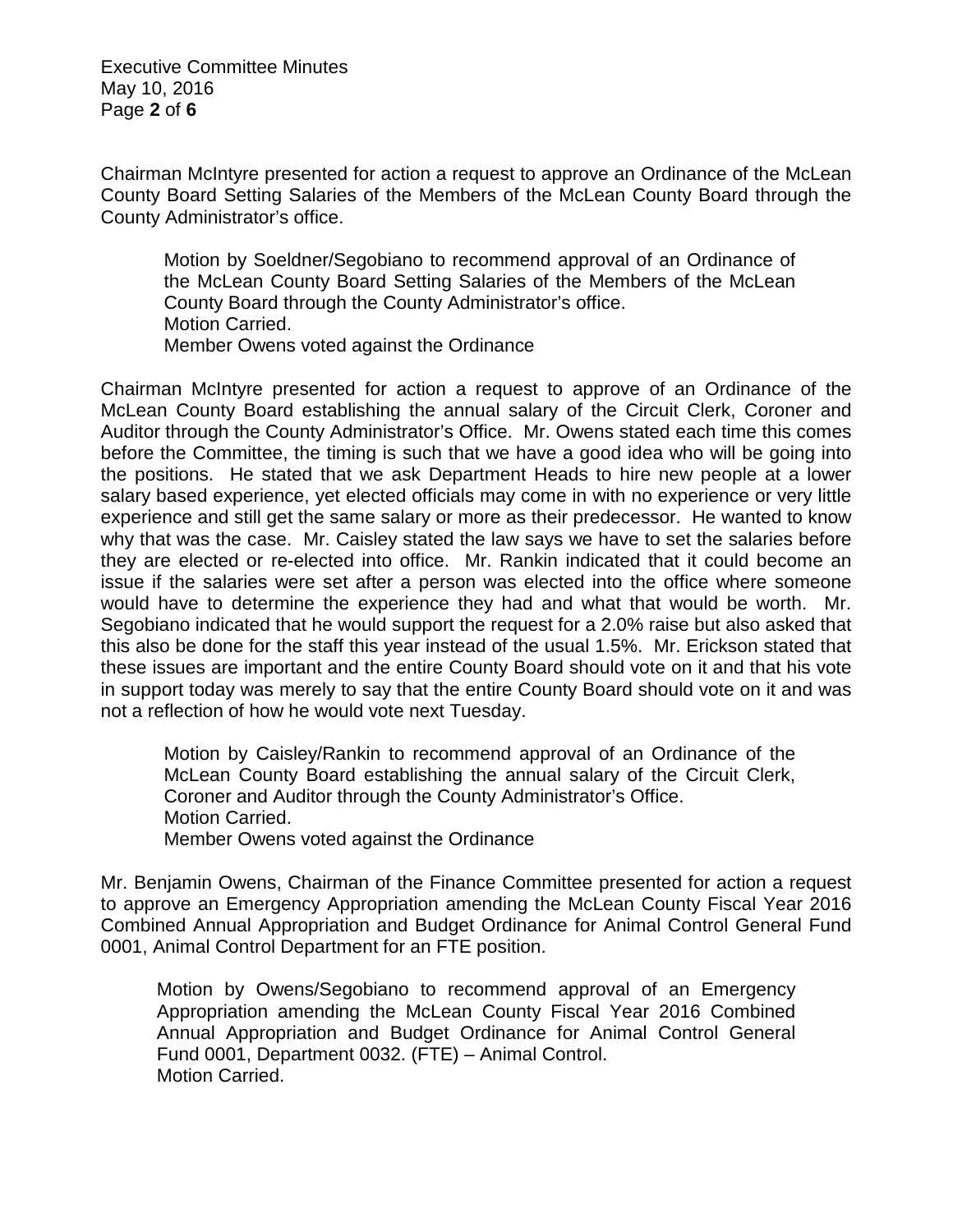Executive Committee Minutes May 10, 2016 Page **3** of **6**

Chairman Owens presented for action a request to approve an Emergency Appropriation Ordinance Amending the McLean County Fiscal Year 2016 Combined Annual Appropriation and Budget Ordinance Animal Control General Fund 0001, Department 0032 for the purchase of equipment.

Motion by Owens/Caisley to recommend approval of an Emergency Appropriation Ordinance Amending the McLean County Fiscal Year 2016 Combined Annual Appropriation and Budget Ordinance Animal Control General Fund 0001, Department 0032. Motion Carried

Chairman Owens presented for action a request to approve Request approval of an Emergency Appropriation Ordinance Amending the McLean County Fiscal Year 2016 Combined Annual Appropriation and Budget Ordinance from the County Clerk

Motion by Owens/Segobiano to recommend approval of an Emergency Appropriation Ordinance Amending the McLean County Fiscal Year 2016 Combined Annual Appropriation and Budget Ordinance for the County Clerk. Motion Carried.

Chairman Owens presented for action a request to approve the Resolution Establishing the Budget Policy for Fiscal Year 2017 from County Administration. Mr. Caisley asked if the addition of Section 1-2 was in response to a problem that we have had in the past. Mr. Wasson stated that the Finance Committee asked that this provision be added as we have a had a few instances in the past that the Committee would like to try to make sure does not happen in the future. Mr. Owens indicated that the amendment passed unanimously at Finance Committee.

Motion by Owens/Soeldner to recommend approval of the Resolution Establishing the Budget Policy for Fiscal Year 2017. Motion Carried.

Chairman Owens presented for action a request to approve Schedule A – Calendar for Preparation of the Fiscal Year 2017 Budget, Five Year Capital Improvement Budget, and Recommend Three Year Budget through the County Administrator's Office.

Motion by Owens/Segobiano to recommend approval of Schedule A – Calendar for Preparation of the Fiscal Year 2017 Budget, Five Year Capital Improvement Budget, and Recommend Three Year Budget. Motion Carried.

Chairman Owens presented for action a request to approve a First Amendment to Settlement Agreement with State Farm. Mr. Caisley asked about the process should the State Appeal Board receive complaints about State Farms Equalized Assessed Value. He wanted to know if we could legally bind the Property Tax Appeal Board by entering into this agreement. Ms. Eisner stated that the matter should not g0 to the property tax appeal board because it reflects an agreement with the units of government to not go to the local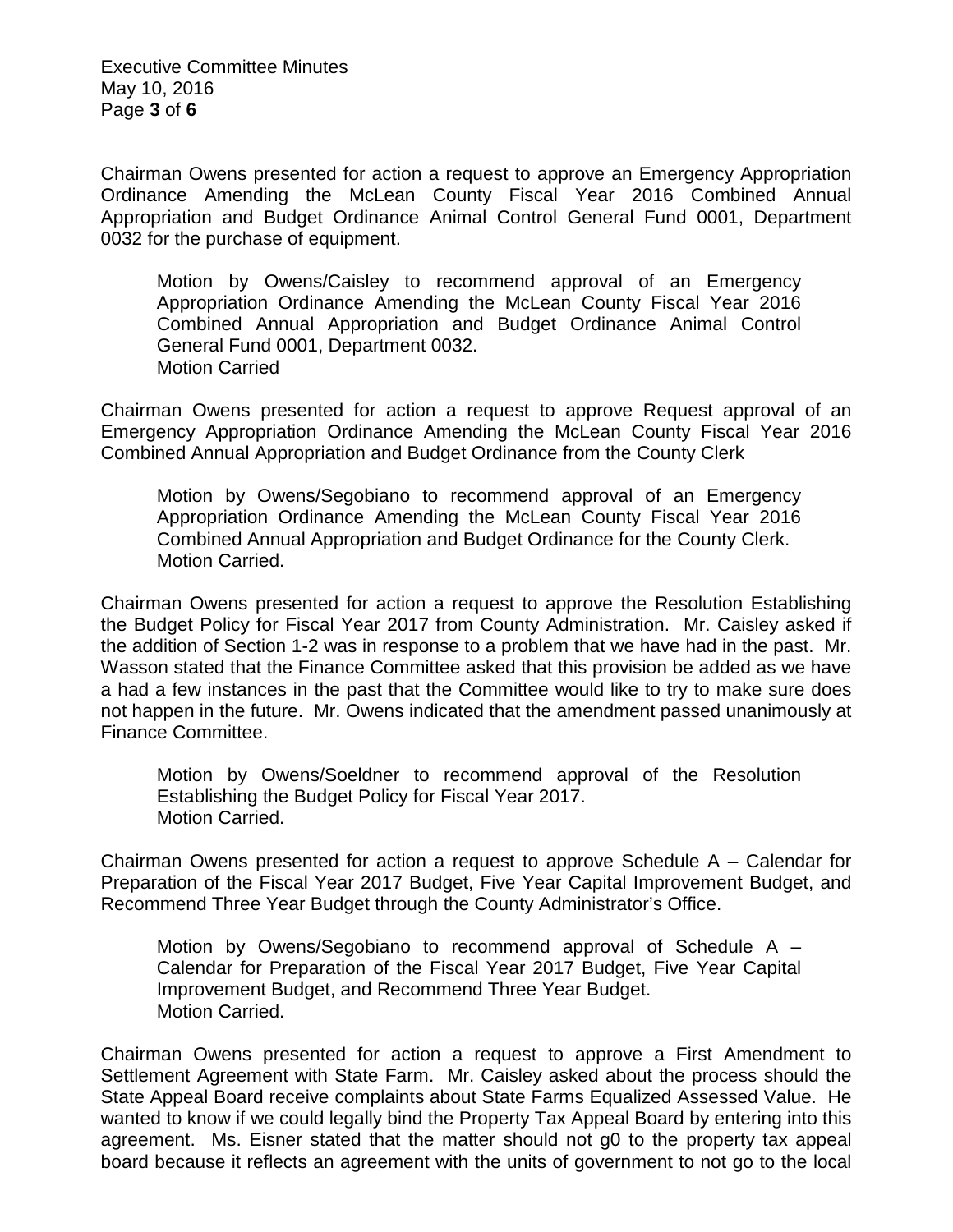Executive Committee Minutes May 10, 2016 Page **4** of **6**

board of review to contest changes to the EAV. Ms. Eisner stated that this agreement has been in place for 5 years. She also stated that she was unsure an individual would have standing to bring an appeal to the Property Tax Board. Mr. Segobiano indicated that when this was originally negotiated it went through an extensive hearing process and he felt the best outcome was achieved in that process so it should be extended.

Motion by Owens/Schafer to recommend approval a First Amendment to Settlement Agreement with State Farm. Motion Carried.

Chairman Owens indicated he had nothing further to report to the Committee. Chairman McIntyre asked if there were any questions for Mr. Owens or the Finance Committee; hearing none, he thanked Mr. Owens.

Ms. Schafer, Chair of the Health Committee indicated that she had no items for action for the Committee today and would have nothing for the Board next week but would answer any questions the Committee might have. Chairman McIntyre asked the Committee if they had any questions regarding the Health Committee; hearing none, he thanked Ms. Schafer.

Chuck Erickson, Vice Chairman of the Land Use Committee indicated that they had nothing for action for the Committee today and would have one item going to the Board next week. Chairman McIntyre asked if anyone had any questions or comments for the Land Use Committee; hearing none thanked Mr. Erickson.

Mr. Jim Soeldner, Chairman of Transportation Committee indicated they had no items for action today and would have several items to be considered by the Board next week. Chairman McIntyre asked if there were any questions for Chairman Soeldner of the Transportation Committee; hearing none, he thanked Mr. Soeldner.

Mr. Paul Segobiano, Chairman of the Property Committee presented for action a request to approve an Emergency Appropriation Ordinance Amending the McLean County Fiscal Year 2016 Combined Annual Appropriation and Budget Ordinance for Parks & Recreation General Fund 0001, Department 0040.

Motion by Segobiano/Soeldner to recommend approval of an Emergency Appropriation Ordinance Amending the McLean County Fiscal Year 2016 Combined Annual Appropriation and Budget Ordinance for Parks & Recreation General Fund 0001, Department 0040. Motion Carried.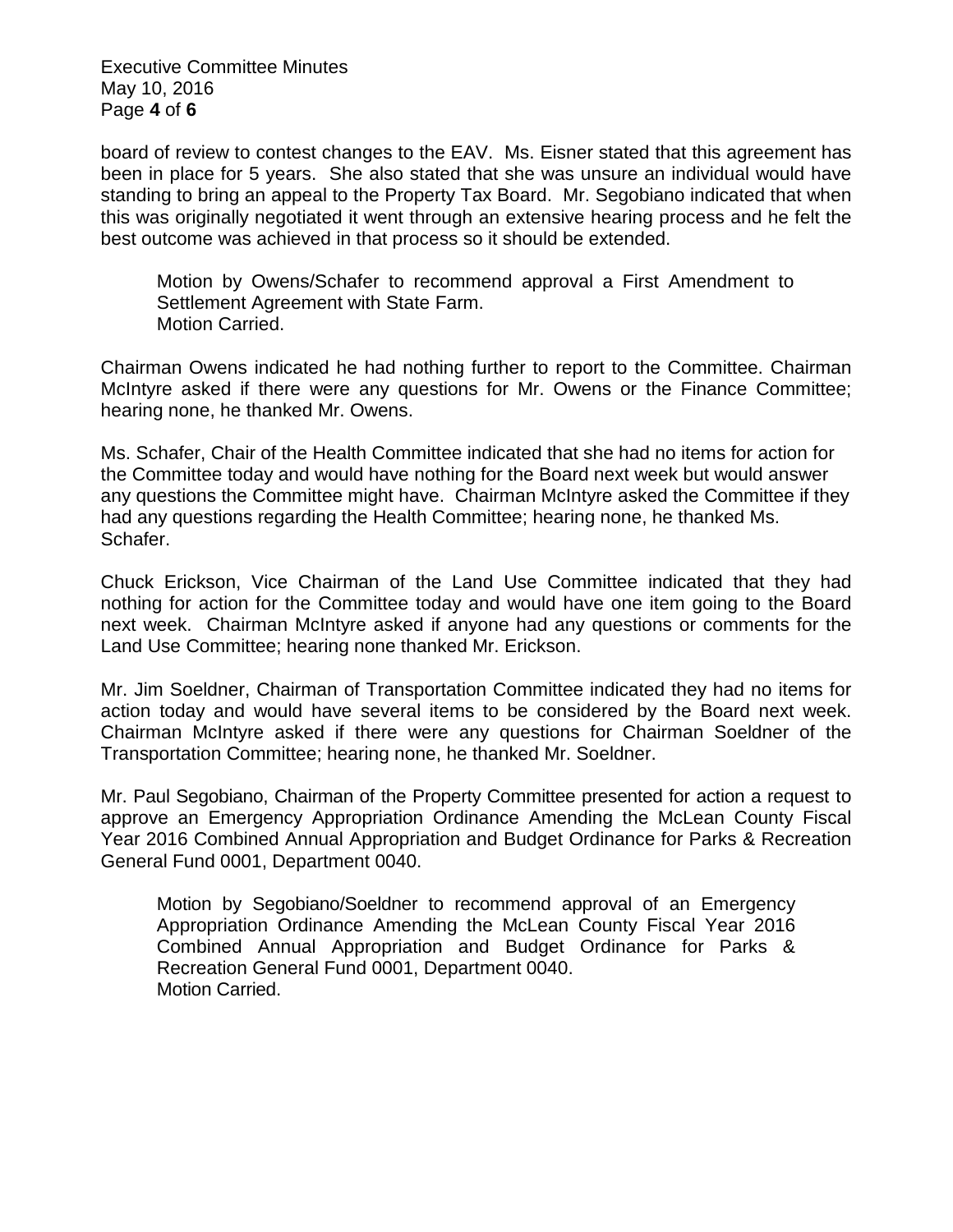Executive Committee Minutes May 10, 2016 Page **5** of **6**

Mr. Segobiano presented for action a request to approve a Capital Improvement Agreement by and between the Public Building Commission, McLean County and the City of Bloomington. Mr. Caisley stated that the EMA roof has needed repairs and wondered if it should be added to this contract. Mr. Wasson stated that funds had been budgeted for the roof at EMA. Mr. Segobiano indicated that when Mr. Moody brings that to the Property Committee he would forward it on for consideration. Ms. Eisner stated that the roof for the Government Center and the JDC deteriorated faster than we could work them in to the budget cycle so they were more of an emergency situation.

Motion by Segobiano/Erickson to recommend approval of a Capital Improvement Agreement by and between the Public Building Commission, McLean County and the City of Bloomington. Motion Carried.

Mr. Segobiano presented for action a request to approve a Contract for Operation and Maintenance between the Public Building Commission and McLean County.

Motion by Segobiano/Owens to recommend approval of a Contract for Operation and Maintenance between the Public Building Commission and McLean County. Motion Carried.

Mr. Segobiano indicated he had nothing further for the Committee. Chairman McIntyre asked if there were any questions of Mr. Segobiano or the Property Committee; hearing none he thanked Mr. Segobiano.

Mr. William Caisley, Chairman of the Justice Committee presented for action items 4G1a and b a request to approve a Renewal and Amendment to Intergovernmental Agreement 2017-55-013-k between McLean County and the Illinois Department of Healthcare and Family Services for the State's Attorney Office and a request to approve a Renewal and Amendment to Intergovernmental Agreement 2015-55-007-KK between McLean County and the Illinois Department of Healthcare and Family Services for the Circuit Clerk.

Motion by Caisley/Owens to recommend approval of items 4G1a-b a request to approve a Renewal and Amendment to Intergovernmental Agreement 2017-55-013-k between McLean County and the Illinois Department of Healthcare and Family Services for the State's Attorney Office and a request to approve a Renewal and Amendment to Intergovernmental Agreement 2015-55-007-KK between McLean County and the Illinois Department of Healthcare and Family Services for the Circuit Clerk. Motion Carried.

Chairman Caisley presented for action a request to approve an Emergency Appropriation Ordinance Amending the McLean County Fiscal Year 2016 Combined Annual Appropriation and Budget Ordinance for the Sheriff's Department General Fund 0001, Department 0029 for a K-9 Unit.